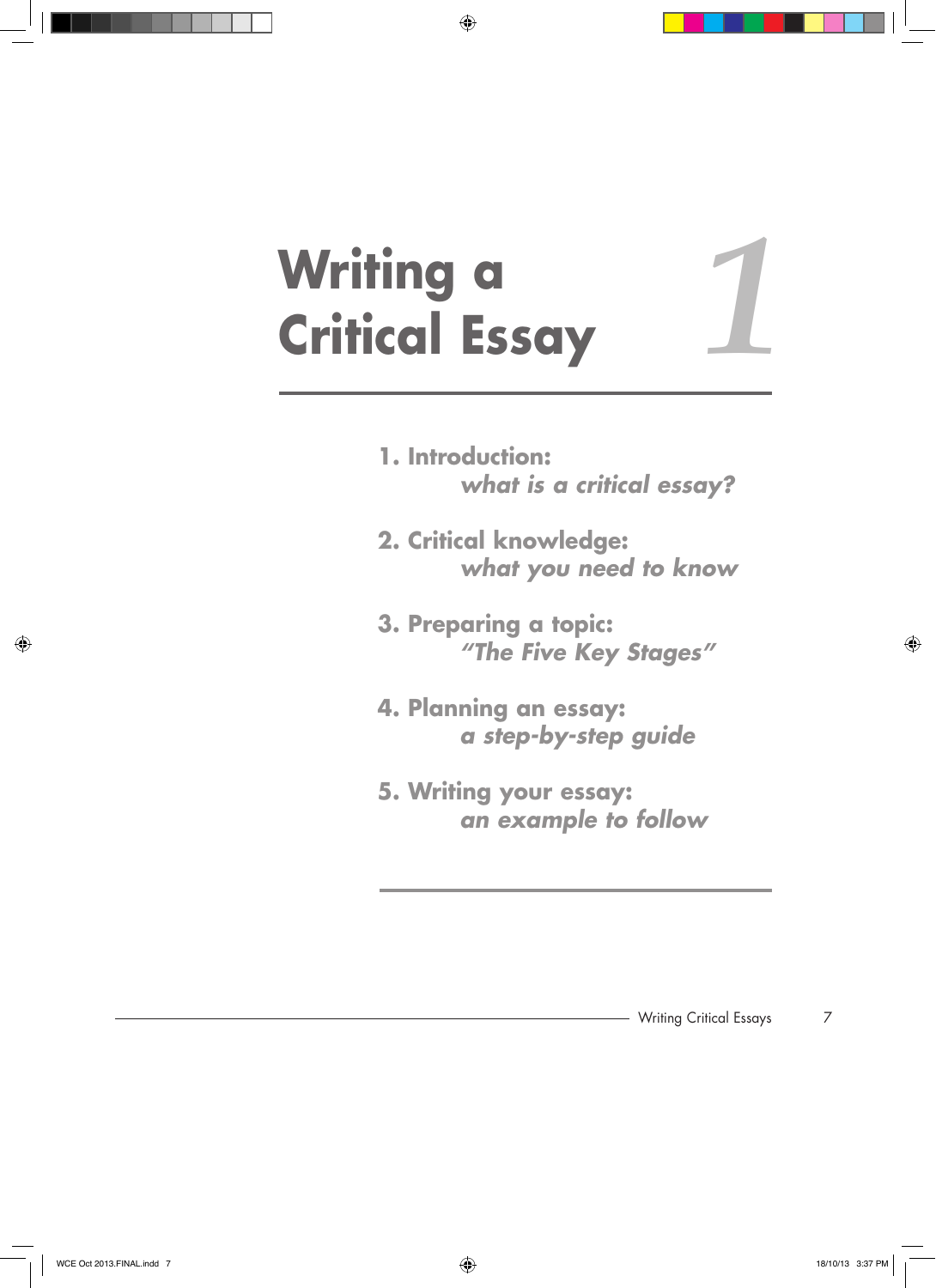## **1. Introduction: what is a critical essay?**

Imagine your teacher has set an assignment on a novel you have been studying in class. Or perhaps you are due to sit for a test that requires an essay about a short story you have read. How do you react? Many students find these tasks confusing. They may be overwhelmed by questions: How do I get started? What should I put in? What should I leave out? How do I structure my essay?

This book will help you overcome this confusion and develop a more confident approach to writing essay answers. In the chapters that follow you will learn practical skills that you can apply to your assignment and examination tasks. But before you learn these skills, you need to understand what a critical essay is and why essays are given such importance in studies of literature. The first section will help you get clear in your own mind what the task is all about.

### **Writing essays: what's it all about?**

Many people assume that writing essays about works of literature is a task only done by students. But in fact there is an entire profession built around this activity – a profession called *literary criticism*. To understand the purpose behind writing your essays, you need to have some idea of what this professional activity is about.

Literary criticism is the systematic study of literary works. It is an organised attempt to explore *what literary texts mean, how they achieve their effects and what value they may have*. Professionals who work in the field of criticism may have a variety of jobs: they may be researchers in universities, critics who write for magazines and television, writers, teachers or publishers. Whatever their specific job, these people are all involved in exploring the meanings, the techniques and the values of literary texts. Collectively, they work to produce and share knowledge and opinions about literature – just as scientists work to produce and share knowledge and opinions about the natural world.

Professional criticism attempts to answer questions about literary works and their role in society. Some of these questions are philosophical and theoretical: Does literature teach people anything about the "real world"? Are some books more valuable than others? How do readers make meaning from literary texts? Other questions have a very practical focus: Should the government provide funding to this publisher or that author? Should a particular text be compulsory for study in schools? In dealing with such issues, literary criticism plays a role in public affairs, culture and government.

The business of criticism is carried out through research and discussion. Researchers, writers and critics argue with one another by presenting their views at conferences and in reviews, books and essays. They study what has been written, make an assessment of it, listen to the views of others and then present their own arguments. They also develop rules and theories to guide them, and methods for going about the task. You will learn about these in your studies and in this book.

*Criticism*

The English words *criticism*, *critic* and *critique* are based on the Greek word *kritikos*, which means "a judge." The activity of criticism is all about investigating and judging the meanings, the workings and the values of various types of text.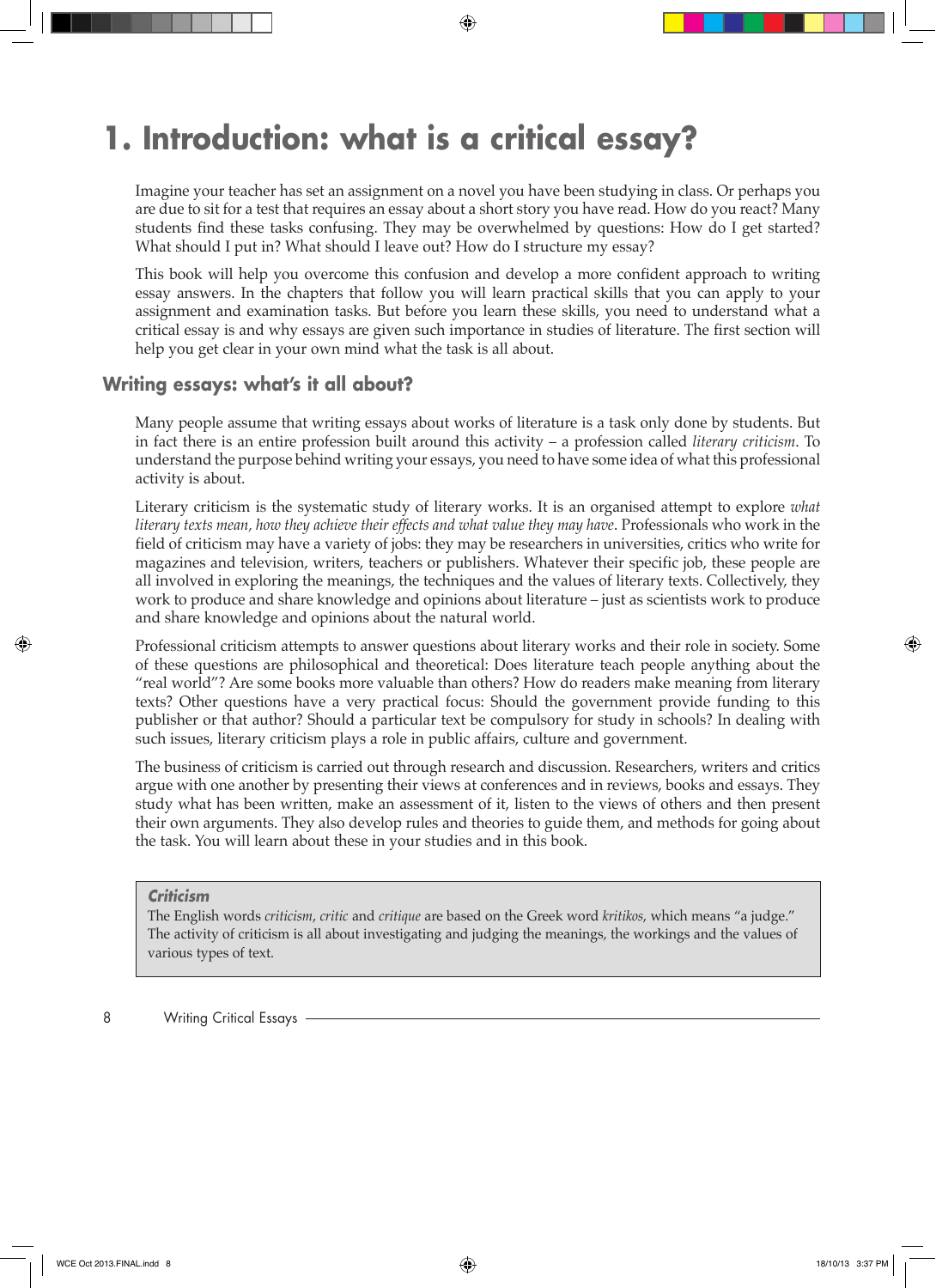In the essays you write for your teachers, your task is essentially to learn the skills of criticism: to read widely, to make judgements about what you read, to analyse how texts work and to share your findings and opinions through formal presentations such as essays, talks and debates. In doing this, you will learn about the activity of criticism and get to have your own say about what you read.

#### *What is a literary text?*

An important topic of debate in literary criticism has been the question, *What makes a piece of writing "literature"?* A traditional view is that literary works have certain qualities that set them apart from "ordinary" writing: qualities such as an "elegant style," a "universal theme" or a "timeless value." In contrast, some more modern theories suggest that certain texts are classified as literature not because of what they *are* but because of the way people read or use them. In this book, "literariness" is treated as partly an effect of reading practices and social usage, and not only as an aspect of writing.

#### **The rules of the game**

Any serious form of study and research has rules and conventions, and this is also true of criticism. In the world of criticism, it is conventional for critics to offer well-developed arguments in support of their views. It's not enough to for a critic to merely state her opinion that a new novel is the best book of the year, or that a new movie is an artistic flop: she has to *argue her case*. That means she must give an analysis in which her evidence and assumptions are clearly laid out. This enables readers to see *how* she arrived at her conclusions, and to decide whether or not to accept those conclusions. Effective arguments of this sort rely on sound thinking, clear expression and the use of convincing evidence.

In the essays you write, you will have to show that you are learning the rules and conventions of literary criticism. Your main tasks in an essay will be to offer a clear *judgement or analysis* of the text, and to present *arguments and examples* that make your analysis convincing to the reader.

#### **Example: two critical essays**

To see what all this means in practice it can be helpful to watch the professionals at work. Below are extracts from two different essays on the play *Hamlet* by William Shakespeare. Looking at these examples will help you to see the kinds of arguments and methods used by critics in their work.

The first extract takes up a controversial position on the play. As you read it consider these questions:

 What is the writer's *judgement or assessment* of the text? What kind of *argument or evidence* does the writer offer to support this judgement?

William Shakespeare's *Hamlet* is yet another of those great literary works we would all be better off without. Not only has it spawned a vast industry of stage and film productions that drains money, talent and energy from more worthwhile artistic endeavours, but its accepted status as a classic masterpiece has warped the dramatic sensibility of generations of theatre-goers, scholars and critics. The problem with this play is not merely that it has become so popular as to be almost a cliché but that it fails as drama. It does so, I believe, because it fails the basic test of believability. A reader of sound mind simply cannot credit that the events of the play could take place in the universe we know.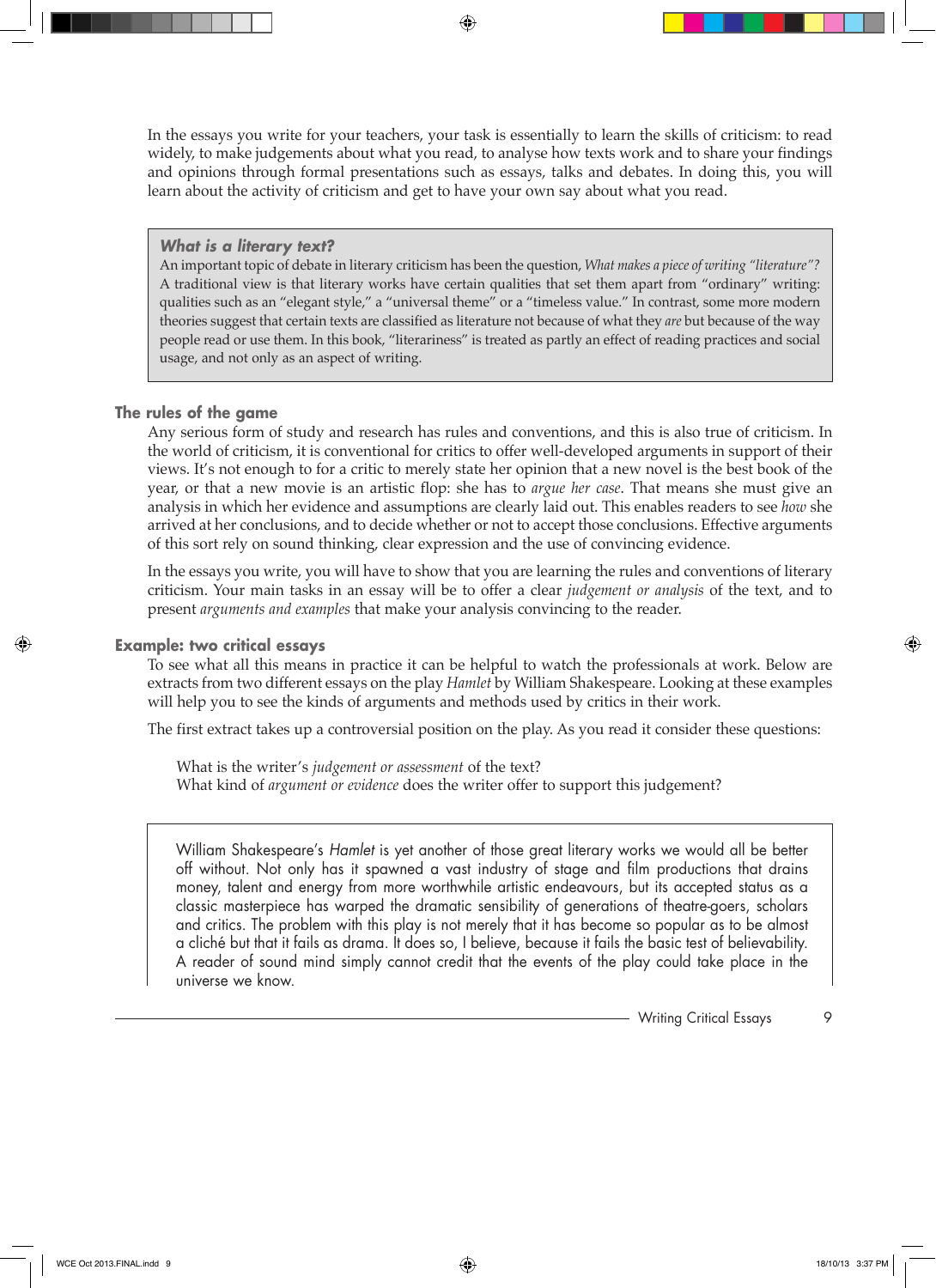The great English critic, F.R. Leavis, argued that the reputation of any literary work should stand or fall on its accuracy in portraying *Life*. I take this to mean that characters in a play should think and act in ways we recognise as credibly human, and that taken as a whole the text should lead us to greater contemplation and understanding of our common humanity. But in the case of *Hamlet*, the action and events of the play are not credible on even a literal level, let alone a philosophical one. The text is filled with characters who act in ways that simply make no sense.

A prime example of this is the scene in which our young Prince Hamlet confronts his mother, the Queen, over her hasty remarriage to her dead husband's brother. Here we see a son filled with righteous indignation and a will to act.

| Hamlet:   | Come, come, sit you down. You shall not budge.            |                 |  |
|-----------|-----------------------------------------------------------|-----------------|--|
|           | You go not til I set you up a glass<br>[glass: a mirror]  |                 |  |
|           | Where you may see the inmost part of you.                 |                 |  |
| Queen:    | What wilt thou do? Thou wilt not murder me?               |                 |  |
|           | Help, ho!                                                 |                 |  |
| Polonius: | [hidden behind] What, ho! help!                           |                 |  |
| Hamlet:   | Jdraws his sword] How now? a rat? Dead for a ducat, dead! |                 |  |
|           | [He makes a pass through the curtain and kills Polonius.] |                 |  |
|           |                                                           | (III.iv. 19–24) |  |

In his rage, Hamlet slays Polonius, the Queen's adviser. And what does she say about this? Nothing. After Hamlet has muttered a callous word or two over the body, their conversation carries on as if nothing untoward has occurred:

 Queen: What have I done that thou dar'st wag thy tongue In noise so rude against me?

(III.iv.38–39)

Indeed, both parties seem to utterly ignore what has just transpired. But more than this, the act itself seems quite out of step with what we know of Hamlet's character. Can this be the same Prince who elsewhere we meet as a whining ninny whose best plan for exposing the murderous King is to feign madness, in the hope that the culprit will slip up and give himself away? It is this kind of wild oscillation in the behaviour of key characters that undermines the credibility and the moral force of the play …

Robert Browne

#### *Activity*

To help you think through your reading of the essay, try choosing between the following statements. (You may decide there is more than one answer in some cases.)

- 1. Browne argues that *Hamlet* is:
	- a. a literary masterpiece.
	- b. a great, though flawed, work of literature.
	- c. a dramatic failure.

#### 10 Writing Critical Essays -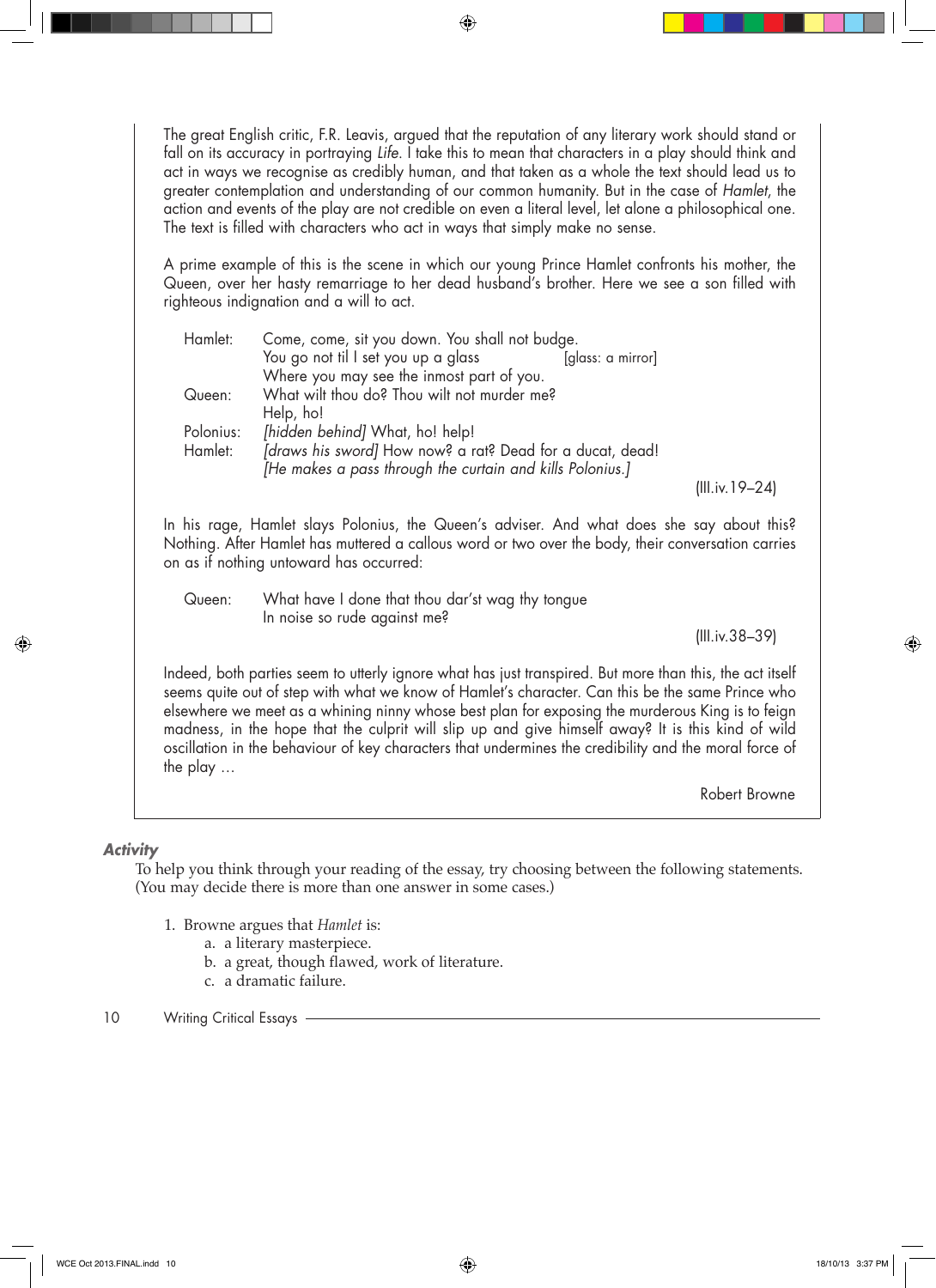- 2. The main reason Browne gives for his opinion is that:
	- a. the play is still widely performed.
	- b. the play is simply unbelievable.
	- c. the play contains universal truths about life.
- 3. Browne supports his opinion by:
	- a. providing an example from the play.
	- b. pointing to the play's complex characterisation.
	- c. quoting the critic F.R. Leavis.

You can see in this example that Robert Browne has followed the rules of criticism by offering a clear judgement or analysis and by backing this up with argument and evidence. His judgement of the text is very clear: he thinks it is a poor drama, and rather overrated. He arrives at this view by applying a common rule – that a play should be "true to life." And he tries to demonstrate *Hamlet's* inadequacy in this regard by referring to a scene which he feels has failed the test of believability. We would expect to find further examples and additional arguments in the remainder of the essay. (Answers: c, b, and a or c.)

The second essay takes a more conventional and positive view of the play. It, too, offers a clear judgement supported by argument and examples.

It is difficult to point to any one thing as the reason for the great success of *Hamlet* as a tragic play. It is, after all, such a wonderfully integrated text, in which the language and action both are powerfully affecting. But a great deal of the credit must surely go to Shakespeare's subtle characterisations, especially his complex and believable presentation of those "mighty opposites" Hamlet and Claudius. In Shakespeare's hands these two characters are endowed with doubts, faults and foibles that force the audience to see them not as stock figures on a familiar dramatic landscape but as human beings, capable of suffering, in Hamlet's words, "the thousand natural shocks / that flesh is heir to" (III.i.62–63). Their humanity is so carefully drawn we cannot help but empathise with them, and this adds immeasurably to the play's success.

Shakespeare's skilful characterisation is most easily seen, of course, in Hamlet himself, due to his centrality in the ongoing action of the play. The key strategy in the building of Hamlet's character is his changeability. He is, by turns, heroic, resolute, charming, but also skulking, vacillating, bitter. Early in the play we meet a Prince who is dashing and decisive, as when he follows the ghost upon the battlements, though his friends try to hold him back:

|          | Marcellus: You shall not go, my lord.             |                  |
|----------|---------------------------------------------------|------------------|
| Hamlet:  | Hold off your hands.                              |                  |
| Horatio: | Be ruled. You shall not go.                       |                  |
| Hamlet:  | My fate cries out                                 |                  |
|          | And makes each petty artery in this body          |                  |
|          | As hardy as the Nemean lion's nerve.              |                  |
|          | Still I am called. Unhand me gentlemen.           |                  |
|          | By heaven, I'll make a ghost of him that lets me! | [lets: prevents] |
|          | I say, away. Go on. I'll follow thee.             |                  |
|          |                                                   | (l.iv. 79–86)    |
|          |                                                   |                  |

Writing Critical Essays 11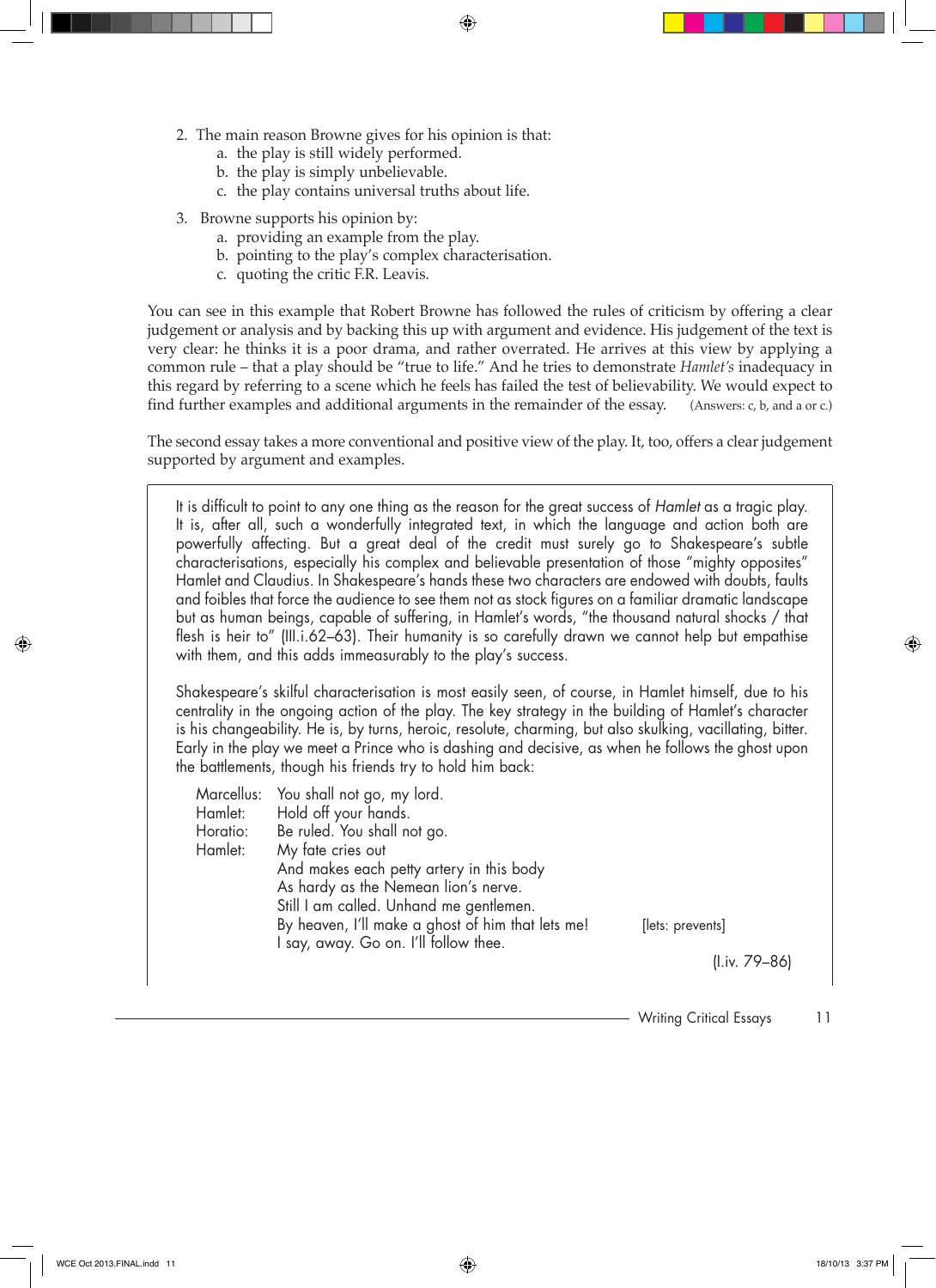Later, however, we see a tortured soul so overwhelmed by the events of a few days that he contemplates ending it all:

 Hamlet: 'Tis a consummation Devoutly to be wished. To die, to sleep – (II.i.63–64)

While some have argued that these "oscillations" in Hamlet's character are simply too wild to be believable (Browne 10), it seems more reasonable to argue that in the circumstances these swings of mood and decisiveness are in fact the very building blocks of believability. The wooden heroes of Hollywood blockbusters maintain the same stony-faced demeanour through thick and thin; but they are fanciful characters. Real human beings, in contrast, are uncertain and inconstant: brash at one moment, regretful and contrite at another. Shakespeare's genius lies in not seeking to reconcile these diverse images of Hamlet, but in laying bare his fragmentary and fragmenting character – and in being prepared to present us with tragic heroes of human (not superhuman) proportions.

Claudius, too, is complexly drawn, though often overlooked because of his smaller role. If any character could fairly have been sketched as a two-dimensional rogue it is Claudius, who murdered the King, his brother. Yet even here, the portrait is a rich and subtle one, revealing a man not entirely without charm and scruples …

Susan Hilton

#### *Activity*

To help you think through your reading of the essay, try choosing between the following statements. (You may decide there is more than one answer in some cases.)

- 1. Hilton argues that *Hamlet* is:
	- a. a literary masterpiece.
	- b. a great, though flawed, work of literature.
	- c. a dramatic failure.
- 2. The main reason Hilton gives for her opinion is that:
	- a. the play is still widely performed.
	- b. the play is simply unbelievable.
	- c. the play contains universal truths about life.
- 3. Hilton supports her opinion by:
	- a. providing an example from the play.
	- b. pointing to the play's complex characterisation.
	- c. quoting the critic F.R. Leavis.

Like Robert Browne's essay, this one offers a clear judgement. Unlike Browne, however, Hilton judges *Hamlet* to be one of the great tragedies. She argues that the play achieves its success through convincing and realistic characterisations. She supports this view by arguing that the changing behaviour of the key characters is what we would expect of real people faced with the situations presented in the play.

It is quite common for critics to disagree about the meanings or worth of a particular text. Different essays therefore will offer different perspectives on a work. But it should always be clear what the critic thinks and how he or she has arrived at the assessment. That is certainly the case in these examples.